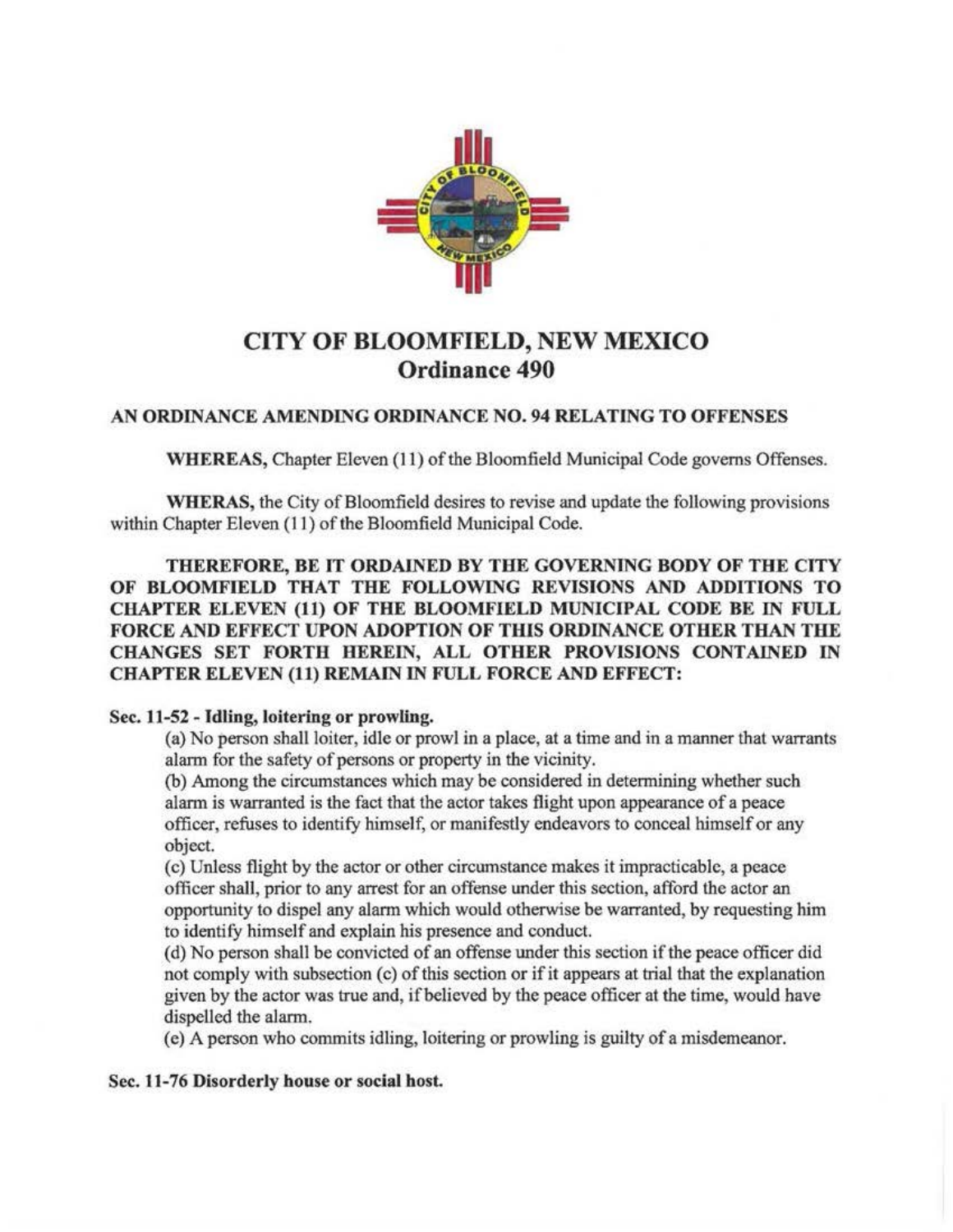- (a) Definitions. The following words, terms and phrases, when used in this chapter, shall have the meanings ascribed to them in this section, except where the context clearly indicates a different meaning:
	- 1. Adult means any person 18 years of age or older.
	- 2. Alcoholic beverage means any liquid or solid material intended to be ingested by a person which contains ethanol, also known as ethyl alcohol, drinking alcohol, or alcohol, including, but not limited to, intoxicating liquor, malt beverage, beer, wine, spirits, liqueur, whiskey, rum, vodka, cordials, gin, and brandy, and any mixture containing one or more alcoholic beverages.
	- 3. Commercial property means property used for retail, trade, or other business activities, including hall or meeting room, whether owned, leased, rented, or used without compensation, including contiguous properties.
	- 4. Family gathering means a gathering where each underage person present is directly supervised by his or her parent or legal guardian.
	- 5. Legal guardian is a person who is lawfully vested with the power and charged with the duty of taking care of an underage person.
	- 6. Parent means any person who is a natural parent, an adoptive parent, a foster parent, or a step-parent.
	- 7. Residence means a home, yard, apartment, condominium or other dwelling unit, whether occupied on a temporary or permanent basis, whether occupied as a dwelling, party or other social function, and whether owned, leased, rented, or used without compensation, including contiguous properties, and/or any buildings, structures or other improvements situated thereon or affixed thereto.
	- 8. Responsible person means an adult with or without a right of possession in the residence, commercial property, vacant property, or any other place open to the public on which an underage or unruly gathering is conducted, including, but not limited to:
		- a. The person who owns, rents, leases or otherwise has direct control of the premises;
		- b. A tenant or lessee of the premises;
		- c. Any other person in charge of the premises; and
		- d. The person who organizes or supervises or conducts the event or any other person(s) accepting responsibility for such a gathering.
	- 9. Underage gathering means a party or gathering of two or more persons at a residence, commercial property, vacant property, or any other place open to the public, except a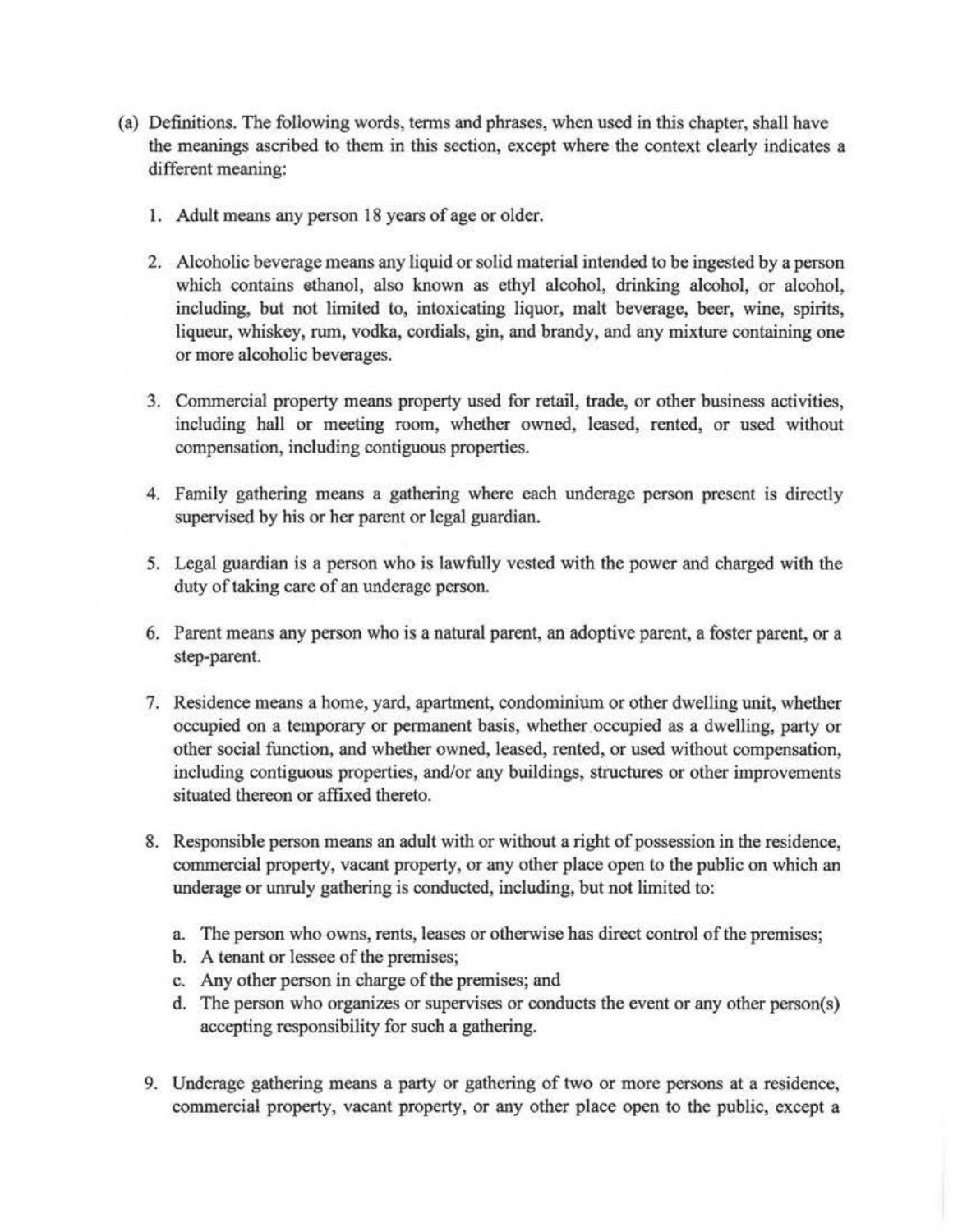family gathering, at which alcoholic beverages are being furnished to, consumed by or in possession of any underage person.

- 10. Underage person means any person under the age of 18 years.
- 11. Unruly gathering means a party or gathering of two or more persons at a residence, commercial property, vacant property, or any other place open to the public, except a family gathering, at which alcoholic beverages are being furnished to, consumed by or in possession of any underage person and where conduct is occurring that constitutes a substantial disturbance of the quiet enjoyment of private residence, other private or commercial property, or vacant property.
- 12. Unreasonable noise as defined by any provision contained in section 11-77;
- (b) Violations.
	- 1. It shall be unlawful for any person or persons to keep any disorderly house or to suffer any drunkenness, unreasonable noise, quarrelling, fighting, gambling or any riotous or disorderly conduct whatever on his premises or the premises under his direct possession or control, including vacant property.
	- 2. A disorderly house consists of knowingly creating, performing or maintaining anything affecting any number of citizens, without lawful authority, which is either:
		- (a) Injurious to public health, safety or welfare, or
		- (b) Interferes with the exercise and enjoyment of public rights, including the right to use public property.
		- (c) It shall be a misdemeanor for any responsible person or persons to knowingly conduct, aid, allow, pennit, or condone an underage or unruly gathering, at a residence, commercial property, vacant property, or any other place open to the public.
	- 3. This section shall not apply to conduct involving the serving of alcoholic beverages that occurs exclusively between an underage person and his or her parent or legal guardian, as permitted by New Mexico state statute, 60-7B-1, NMSA 1978, or at a family gathering.
		- (d) Penalties. Upon conviction of this offense in section (b), the first offense shall be a minimum fine of \$150.00, for the second offense shall be a minimum fine of \$300.00 and for the third or subsequent offenses a fine of \$500.00 or imprisonment for not more than ninety (90) days, or both such fine and imprisonment.

Except for the changes set forth above, the provisions of 11-52 and 11-76 of the Bloomfield Municipal Code are hereby ratified and confirmed.